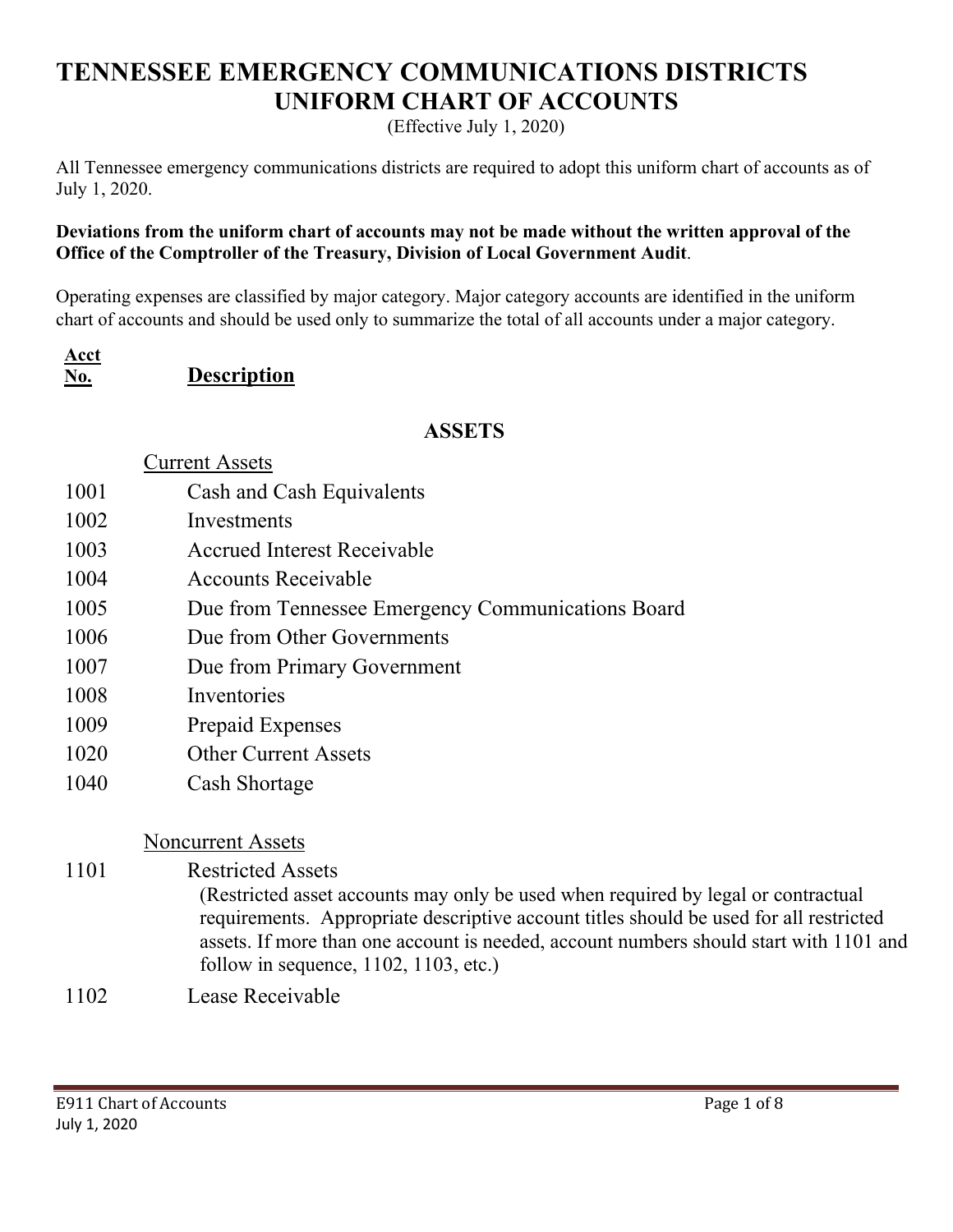|      | <b>Intangible Assets</b>                                                                 |  |  |  |  |
|------|------------------------------------------------------------------------------------------|--|--|--|--|
| 1201 | Intangible (Right-to-Use) Lease Asset                                                    |  |  |  |  |
| 1202 | <b>Accumulated Amortization Lease Asset</b>                                              |  |  |  |  |
|      |                                                                                          |  |  |  |  |
|      | <b>Capital Assets</b>                                                                    |  |  |  |  |
|      | <b>Capital Assets Being Depreciated</b>                                                  |  |  |  |  |
| 1302 | <b>Buildings and Improvements</b>                                                        |  |  |  |  |
| 1303 | Accumulated Depreciation-Buildings and Improvements                                      |  |  |  |  |
| 1304 | <b>Furniture and Fixtures</b>                                                            |  |  |  |  |
| 1305 | Accumulated Depreciation-Furniture and Fixtures                                          |  |  |  |  |
| 1306 | Office Equipment                                                                         |  |  |  |  |
| 1307 | <b>Accumulated Depreciation-Office Equipment</b>                                         |  |  |  |  |
| 1308 | <b>Communications Equipment</b>                                                          |  |  |  |  |
| 1309 | <b>Accumulated Depreciation-Communications Equipment</b>                                 |  |  |  |  |
| 1310 | Vehicles                                                                                 |  |  |  |  |
| 1311 | <b>Accumulated Depreciation-Vehicles</b>                                                 |  |  |  |  |
| 1312 | Leasehold Improvements                                                                   |  |  |  |  |
| 1313 | Accumulated Depreciation-Leasehold Improvements                                          |  |  |  |  |
| 1320 | <b>Other Capital Assets</b>                                                              |  |  |  |  |
| 1321 | <b>Accumulated Depreciation-Other Capital Assets</b>                                     |  |  |  |  |
|      | <b>Capital Assets Not Being Depreciated</b>                                              |  |  |  |  |
| 1351 | Land                                                                                     |  |  |  |  |
| 1352 | <b>Construction in Progress</b>                                                          |  |  |  |  |
| 1353 | <b>Other Capital Assets</b>                                                              |  |  |  |  |
|      | (Assets not being depreciated or removed from service to be sold or disposed)            |  |  |  |  |
| 1401 | Other Assets                                                                             |  |  |  |  |
|      | (Appropriate descriptive account titles should be used as needed. Account numbers should |  |  |  |  |
|      | start with 1401 and follow in sequence, 1402, 1403, etc.)                                |  |  |  |  |
| 1410 | Net OPEB (Other Postemployment Benefits) Asset                                           |  |  |  |  |

1420 Net Pension Asset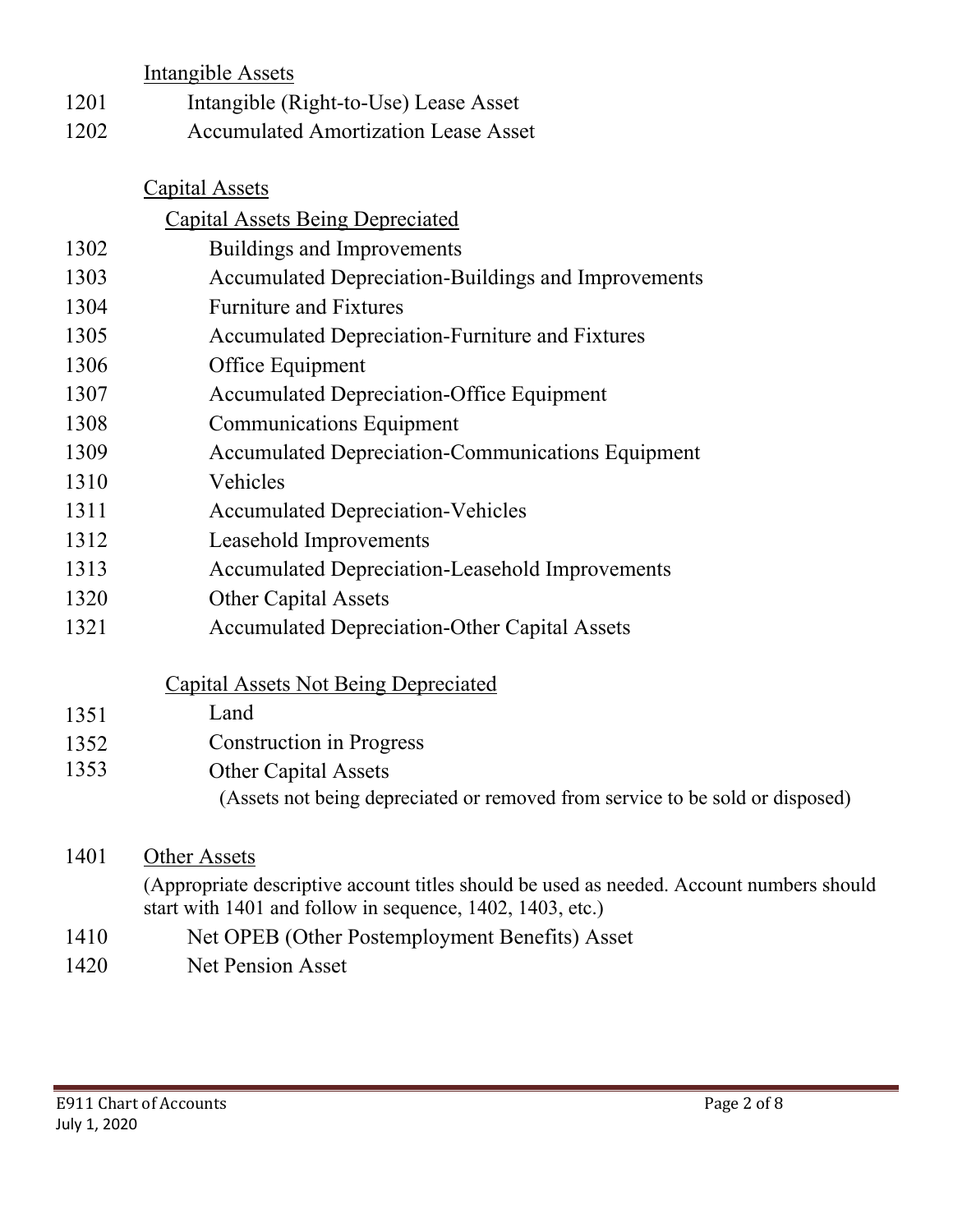|      | Deferred Outflow of Resources                    |
|------|--------------------------------------------------|
| 1601 | Deferred Amount on Refunding                     |
| 1605 | Pension Changes in Experience                    |
| 1610 | Pension Changes in Assumptions                   |
| 1615 | Pension Changes in Investment Earnings           |
| 1616 | Pension Contribution after Measurement Date      |
| 1620 | <b>Pension Other Deferrals</b>                   |
| 1630 | <b>OPEB</b> Changes in Experience                |
| 1631 | <b>OPEB</b> Changes in Assumptions               |
| 1632 | <b>OPEB</b> Changes in Investment Earnings       |
| 1633 | <b>OPEB Other Deferrals</b>                      |
| 1634 | <b>OPEB Contributions After Measurement Date</b> |

# **LIABILITIES**

|      | <b>Current Liabilities</b>                                                                                                                                                                              |
|------|---------------------------------------------------------------------------------------------------------------------------------------------------------------------------------------------------------|
| 2001 | <b>Accounts Payable</b>                                                                                                                                                                                 |
| 2002 | <b>Accrued Payroll</b>                                                                                                                                                                                  |
| 2003 | <b>Payroll Deductions Payable</b>                                                                                                                                                                       |
| 2004 | <b>Compensated Absences Payable</b>                                                                                                                                                                     |
| 2005 | <b>Contracts Payable</b>                                                                                                                                                                                |
| 2006 | Claims and Judgments Payable                                                                                                                                                                            |
| 2007 | Due to Primary Government                                                                                                                                                                               |
| 2008 | <b>Advances from Primary Government-Current</b>                                                                                                                                                         |
| 2009 | <b>Bonds Payable-Current</b>                                                                                                                                                                            |
| 2010 | Notes Payable-Current                                                                                                                                                                                   |
| 2011 | <b>Accrued Interest Payable</b>                                                                                                                                                                         |
| 2012 | Capitalized Lease Liability-Current                                                                                                                                                                     |
| 2013 | <b>Unearned Revenue</b>                                                                                                                                                                                 |
| 2014 | Intangible Lease Liability-Current                                                                                                                                                                      |
| 2020 | <b>Other Current Liabilities</b>                                                                                                                                                                        |
| 2101 | <b>Current Liabilities Payable from Restricted Assets</b>                                                                                                                                               |
|      | (As many accounts may be used as needed. Appropriate descriptive account titles should<br>be used for each account. Account numbers should start with 2101 and follow in sequence,<br>2102, 2103, etc.) |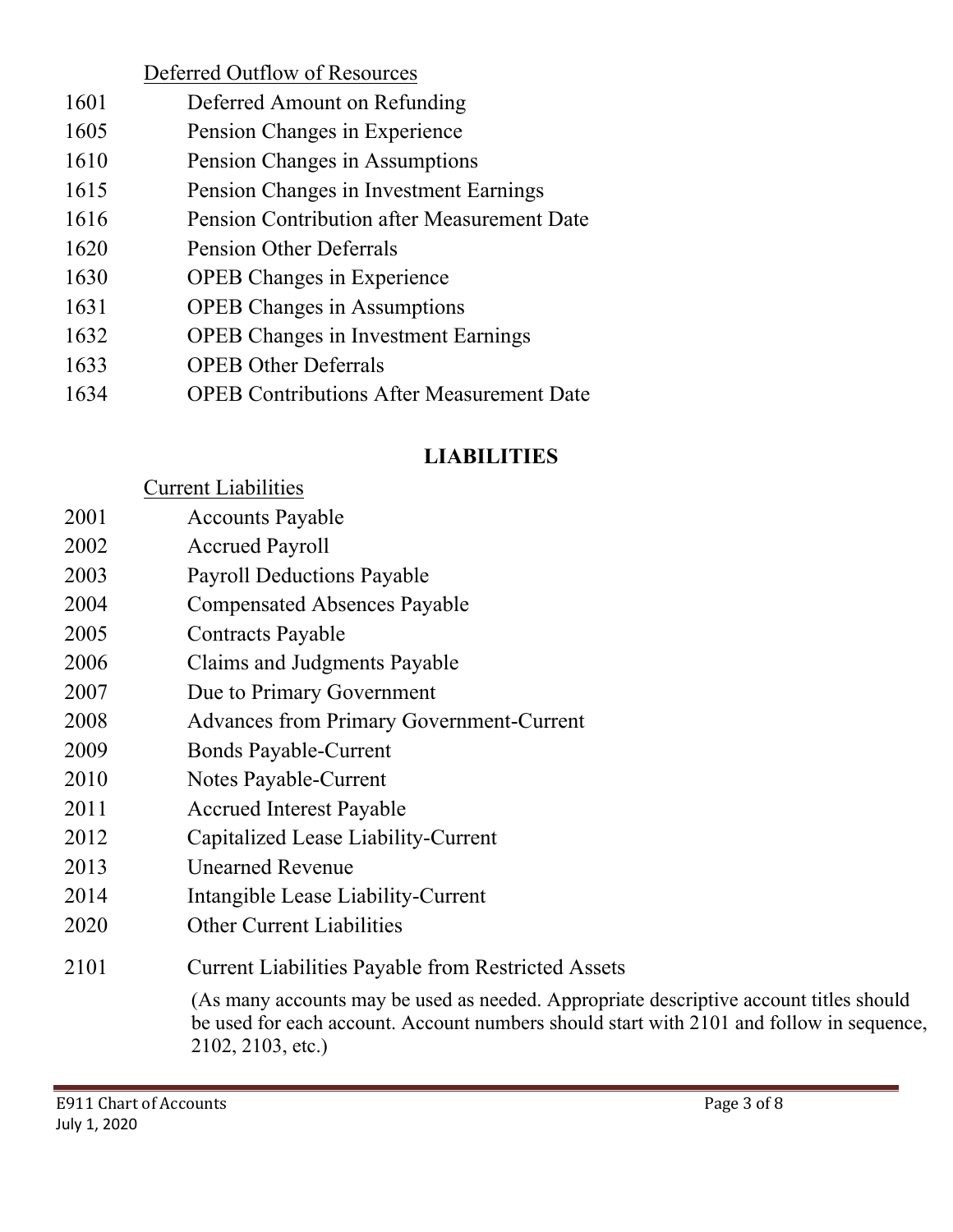|      | <b>Noncurrent Liabilities</b>                                                                                                                      |
|------|----------------------------------------------------------------------------------------------------------------------------------------------------|
| 2201 | Advances from Primary Government--Long-term                                                                                                        |
| 2202 | Bonds Payable-Long-term                                                                                                                            |
| 2203 | Notes Payable-Long-term                                                                                                                            |
| 2204 | Capitalized Lease Liability-Long-term                                                                                                              |
| 2205 | Intangible Lease Liability-Long-term                                                                                                               |
| 2210 | Other Long-term Liabilities                                                                                                                        |
| 2220 | Net Pension Liability                                                                                                                              |
| 2221 | Net OPEB (Other Postemployment Benefits) Liability                                                                                                 |
|      | Deferred Inflow of Resources                                                                                                                       |
| 2251 | Deferred Grants Received in Advance                                                                                                                |
| 2252 | Deferred Amount on Refunding                                                                                                                       |
| 2253 | Leased Asset(s)                                                                                                                                    |
| 2255 | Pension Changes in Experience                                                                                                                      |
| 2260 | Pension Changes in Assumptions                                                                                                                     |
| 2265 | Pension Changes in Investment Earnings                                                                                                             |
| 2270 | <b>Pension Other Deferrals</b>                                                                                                                     |
| 2280 | <b>OPEB</b> Changes in Experience                                                                                                                  |
| 2281 | <b>OPEB</b> Changes in Assumptions                                                                                                                 |
| 2282 | <b>OPEB</b> Changes in Investment Earnings                                                                                                         |
| 2283 | <b>OPEB Other Deferrals</b>                                                                                                                        |
|      | <b>NET POSITION</b>                                                                                                                                |
| 2301 | Net Investment in Capital Assets (or) Investment in Capital Assets                                                                                 |
|      | ("Net" is removed if there is no related debt)                                                                                                     |
| 2302 | <b>Restricted Net Position</b>                                                                                                                     |
|      | (Distinguish between major categories of restrictions, if any. Account numbers should<br>start with 2302 and follow in sequence, 2303, 2304, etc.) |
| 2320 | <b>Unrestricted Net Position</b>                                                                                                                   |
|      |                                                                                                                                                    |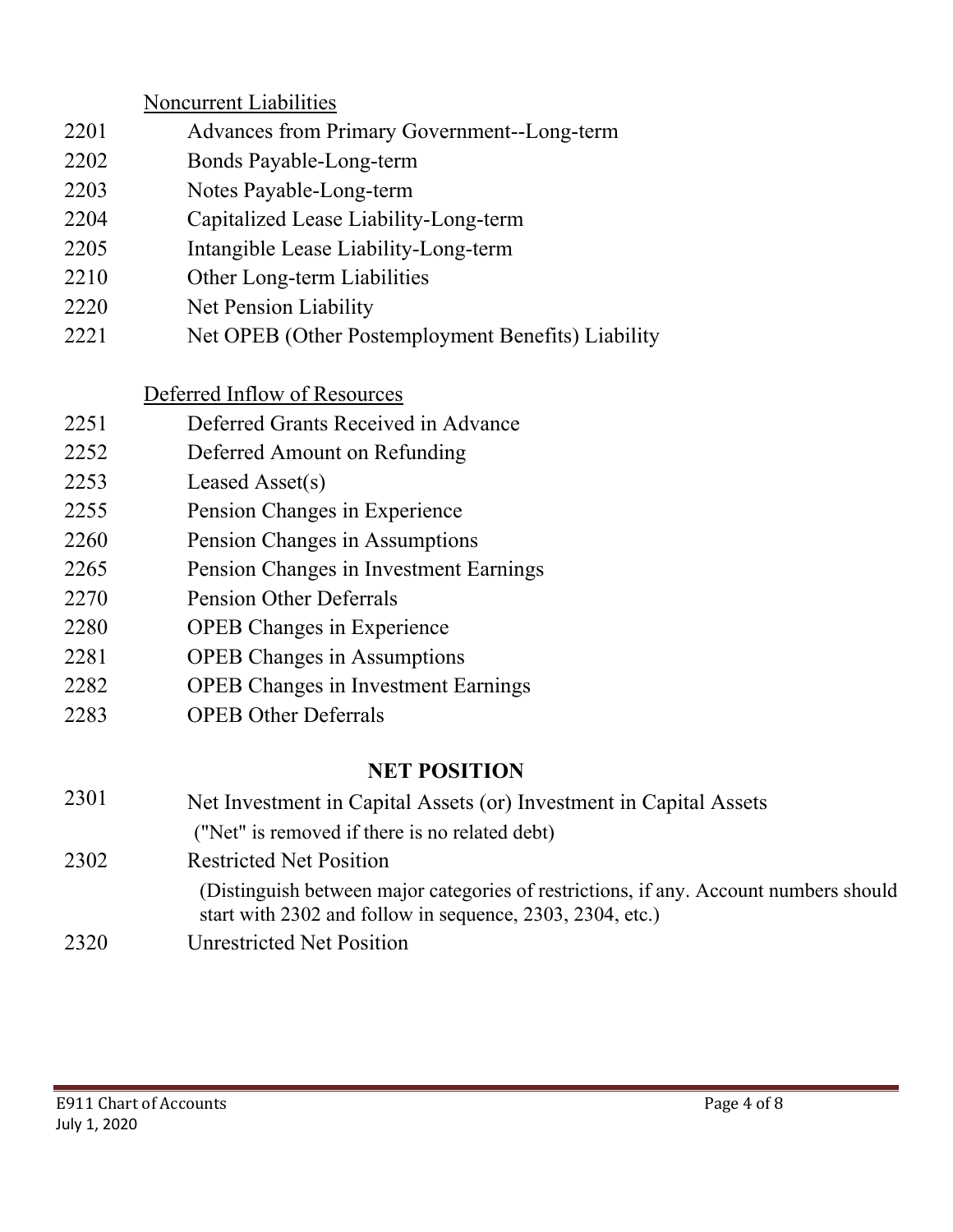# **REVENUES AND EXPENSES**

# Operating Revenues

- 3010 TCA Section 7-86-303 Receipts
- 3020 TCA Section 7-86-130 Receipts
- 3060 Local Government Contracts
- 3070 Contracted Services
- 3080 Sales & Fees
- 3090 Other Operating Revenues (Describe if more than one account is needed. Account numbers should start with 3040 and follow in sequence, 3041, 3042, etc.)

Operating Expenses

| 4000 | <b>Salaries and Wages (Major Category)</b>                          |
|------|---------------------------------------------------------------------|
| 4001 | Director                                                            |
| 4002 | <b>Administrative Personnel</b>                                     |
| 4003 | <b>Assistant Director(s)</b>                                        |
| 4004 | Telecommunicators                                                   |
| 4005 | Dispatch Supervisor Personnel                                       |
| 4006 | Mapping /Address Personnel                                          |
| 4007 | Other Salaries & Wages (Use appropriate descriptive account titles) |
| 4011 | <b>Training Personnel</b>                                           |
| 4012 | <b>IT</b> Personnel                                                 |
| 4013 | <b>Compensated Absences</b>                                         |
| 4099 | <b>Other Payroll Costs</b>                                          |
|      |                                                                     |
| 4100 | <b>Employee Benefits (Major Category)</b>                           |
| 4101 | Social Security                                                     |
| 4102 | Medicare                                                            |
| 4104 | <b>Medical Insurance</b>                                            |
| 4106 | Other Insurance                                                     |
| 4107 | <b>Unemployment Compensation</b>                                    |
| 4108 | Pension Expense                                                     |
| 4109 | Other Postemployment Benefits                                       |
| 4199 | Other Fringe Benefits (Use appropriate descriptive account titles)  |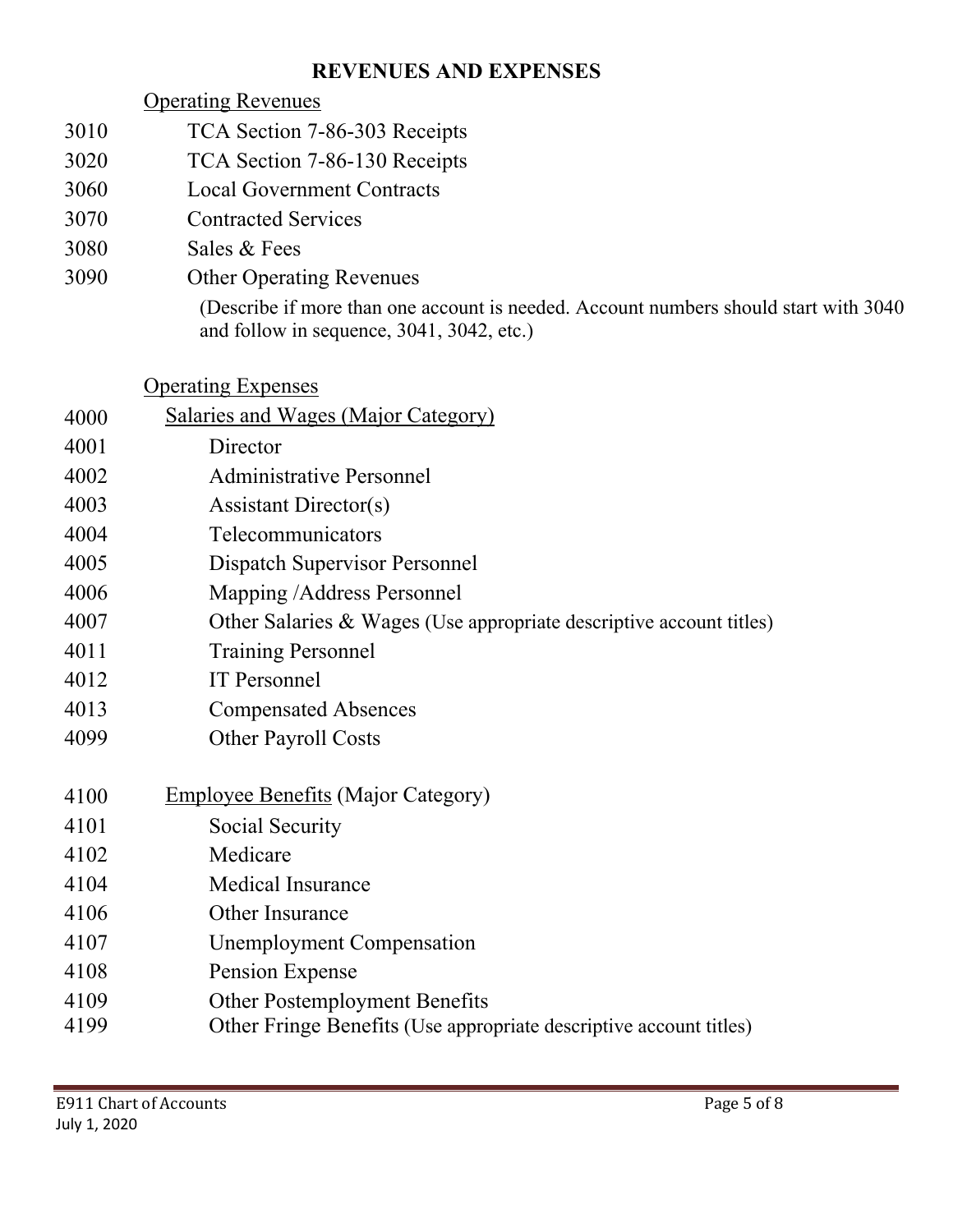| 4200 | <b>Administration (Major Category)</b>                                         |
|------|--------------------------------------------------------------------------------|
| 4203 | <b>Audit Services</b>                                                          |
| 4204 | Accounting / Bookkeeping Services                                              |
| 4208 | <b>Contracts with Vendors</b>                                                  |
| 4209 | Data Processing Services                                                       |
| 4217 | Legal Services                                                                 |
| 4218 | Maintenance & Warranty Contracts                                               |
| 4221 | <b>Consulting Services</b>                                                     |
| 4229 | Lease/Rental-Admin Equipment/Furniture/Fixtures                                |
| 4232 | Advertising                                                                    |
| 4233 | Awards to Employees and Others                                                 |
| 4234 | <b>Board Meeting Expenses</b>                                                  |
| 4235 | Claims and Judgments                                                           |
| 4236 | Debt Issuance Costs                                                            |
| 4237 | Dues and Memberships - Administrative                                          |
| 4238 | <b>Employee Testing and Exams - Administrative</b>                             |
| 4239 | Equipment - General (non-capitalized)                                          |
| 4240 | Insurance-Liability                                                            |
| 4241 | <b>Insurance-Workers Compensation</b>                                          |
| 4242 | Maintenance and Repairs - Administrative                                       |
| 4243 | Premiums on surety/fidelity bonds (Insurance)                                  |
| 4244 | <b>Public Education</b>                                                        |
| 4245 | Software & Licensing - Administration                                          |
| 4246 | Supplies & Materials - Administration                                          |
| 4247 | Training costs - Administrative                                                |
| 4248 | Travel - Administrative                                                        |
| 4249 | Uniforms - Administrative                                                      |
| 4250 | Telephone costs - Administrative                                               |
| 4251 | Telecomm Cell Phones and Pagers - Administrative                               |
| 4252 | Cable / Internet Charges - Administrative                                      |
| 4253 | Vehicle Expenses - Administrative                                              |
| 4254 | Vehicle Fuel - Administrative                                                  |
| 4299 | Other Admin Services and Expenses (Use appropriate descriptive account titles) |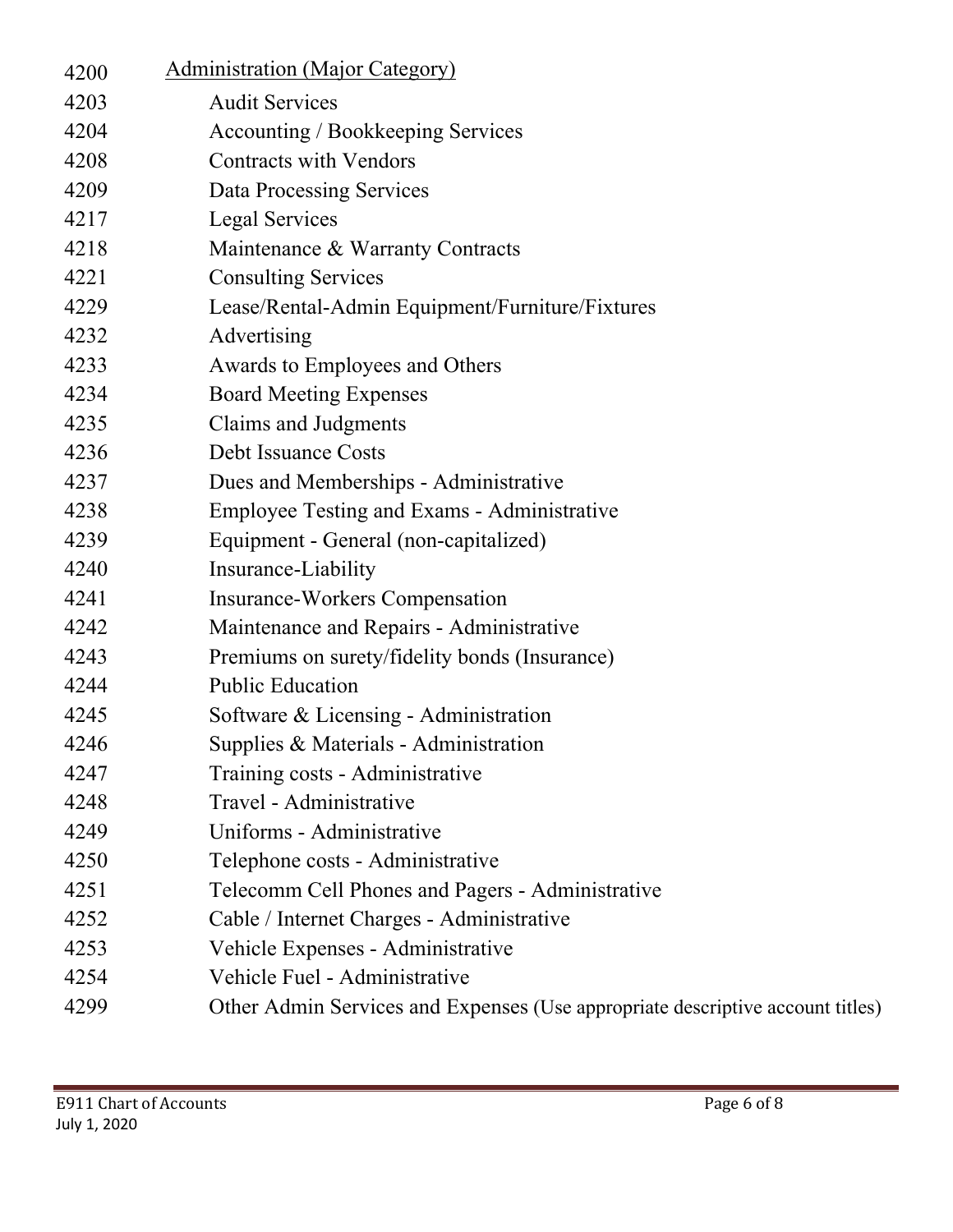| 4300 | <b>Buildings and Facilities (Major Category)</b>                                 |  |  |  |  |
|------|----------------------------------------------------------------------------------|--|--|--|--|
| 4305 | Equipment - Facilities (Not Capitalized)                                         |  |  |  |  |
| 4307 | <b>Utilities</b>                                                                 |  |  |  |  |
| 4333 | Maintenance and Repairs-Buildings and Facilities                                 |  |  |  |  |
| 4337 | <b>Building and Facilities Costs</b>                                             |  |  |  |  |
| 4338 | <b>Insurance-Buildings and Contents</b>                                          |  |  |  |  |
| 4339 | Maintenance & Warranty Contracts                                                 |  |  |  |  |
| 4340 | Supplies and Materials - Buildings and Facilities                                |  |  |  |  |
| 4399 | Other Building and Facilities Costs (Use appropriate descriptive account titles) |  |  |  |  |
| 4400 | <u><b>Communications - Operations (Major Category)</b></u>                       |  |  |  |  |
| 4405 | Dues and Memberships - Operations                                                |  |  |  |  |
| 4406 | <b>Employee Testing and Exams - Operations</b>                                   |  |  |  |  |
| 4410 | Insurance-Equipment (non-administrative)                                         |  |  |  |  |
| 4413 | <b>Communications Licenses and Fees</b>                                          |  |  |  |  |
| 4418 | Training Expenses - Communications Operations                                    |  |  |  |  |
| 4419 | <b>Travel Expenses - Communications Operations</b>                               |  |  |  |  |
| 4422 | Addressing/Mapping/Database Consultants                                          |  |  |  |  |
| 4423 | Addressing/Mapping/Database Supplies                                             |  |  |  |  |
| 4424 | Cable / Internet Charges - Communications                                        |  |  |  |  |
| 4426 | <b>Certification/Recertification Fees</b>                                        |  |  |  |  |
| 4427 | Equipment - Communications (not capitalized)                                     |  |  |  |  |
| 4428 | <b>Hosted Operational Services</b>                                               |  |  |  |  |
| 4429 | <b>Impact Payments to Government Agencies</b>                                    |  |  |  |  |
| 4430 | Language Interpreting                                                            |  |  |  |  |
| 4431 | Maintenance & Warranty Contracts                                                 |  |  |  |  |
| 4432 | Maintenance and Repairs-Communications                                           |  |  |  |  |
| 4433 | NCIC/TBI/TIES Expenses                                                           |  |  |  |  |
| 4434 | Software & Licensing - Communications                                            |  |  |  |  |
| 4435 | Supplies, Materials, & Services - Communications                                 |  |  |  |  |
| 4436 | Uniforms - Communications                                                        |  |  |  |  |
| 4437 | Telephone costs (Call Center Lines)                                              |  |  |  |  |
| 4438 | Telecomm Cell Phones and Pagers - Communications and Operations                  |  |  |  |  |
| 4439 | <b>Vehicle Expenses - Operations</b>                                             |  |  |  |  |
| 4440 | Vehicle Fuel - Operations                                                        |  |  |  |  |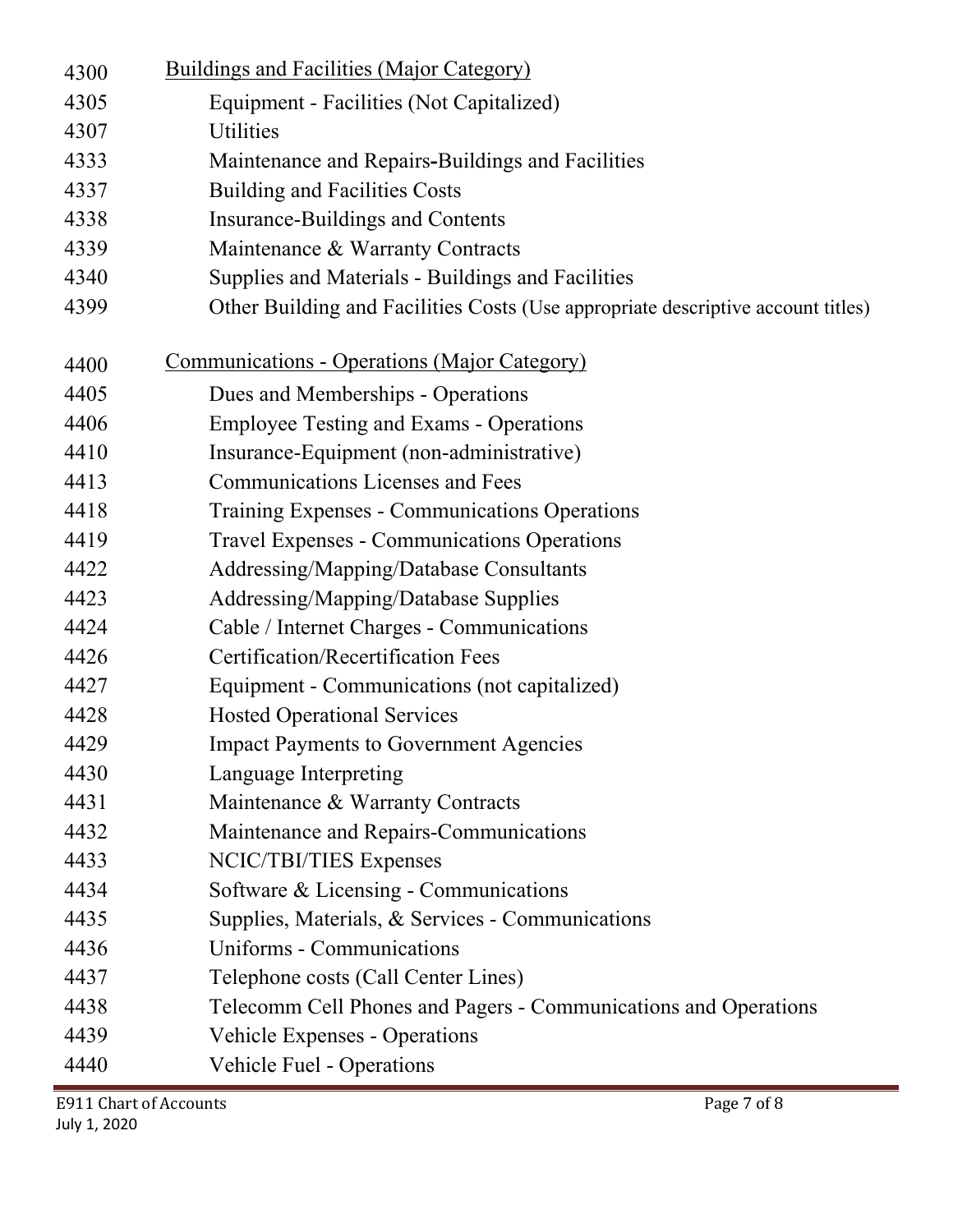| 4499 | Communications - Operations Other (Use appropriate descriptive account titles) |  |  |  |
|------|--------------------------------------------------------------------------------|--|--|--|
| 4500 | Depreciation (Major Category)                                                  |  |  |  |
| 4501 | Depreciation                                                                   |  |  |  |
| 4600 | <b>Amortization (Major Category)</b>                                           |  |  |  |
| 4601 | Amortization                                                                   |  |  |  |
|      | <b>Nonoperating Revenues (Expenses)</b>                                        |  |  |  |
| 5001 | <b>Investment Income</b>                                                       |  |  |  |
| 5002 | Interest Income                                                                |  |  |  |
| 5003 | Net Increase (Decrease) in the Fair Value of Investments                       |  |  |  |
| 5004 | <b>Primary Government Subsidies</b>                                            |  |  |  |
| 5005 | <b>Other Local Governments Subsidies</b>                                       |  |  |  |
| 5006 | <b>TECB</b> Subsidies                                                          |  |  |  |
| 5007 | <b>Federal Government Grants</b>                                               |  |  |  |
| 5008 | Gain (Loss) on Disposal of Property                                            |  |  |  |
| 5010 | <b>Interest Expense</b>                                                        |  |  |  |
| 5012 | <b>Rental Income</b>                                                           |  |  |  |
| 5013 | <b>Insurance Proceeds</b>                                                      |  |  |  |
| 5015 | <b>Impairment Loss</b>                                                         |  |  |  |
| 5017 | <b>Local Government Grants</b>                                                 |  |  |  |
| 5018 | <b>State Grants</b>                                                            |  |  |  |
| 5099 | <b>Other Non-Operating Revenue</b>                                             |  |  |  |
| 6000 | <b>Capital Contributions</b>                                                   |  |  |  |
| 6001 | <b>Primary Government Capital Contributions</b>                                |  |  |  |
| 6002 | Other Local Governments Capital Contributions                                  |  |  |  |
| 6003 | <b>TECB Capital Contributions</b>                                              |  |  |  |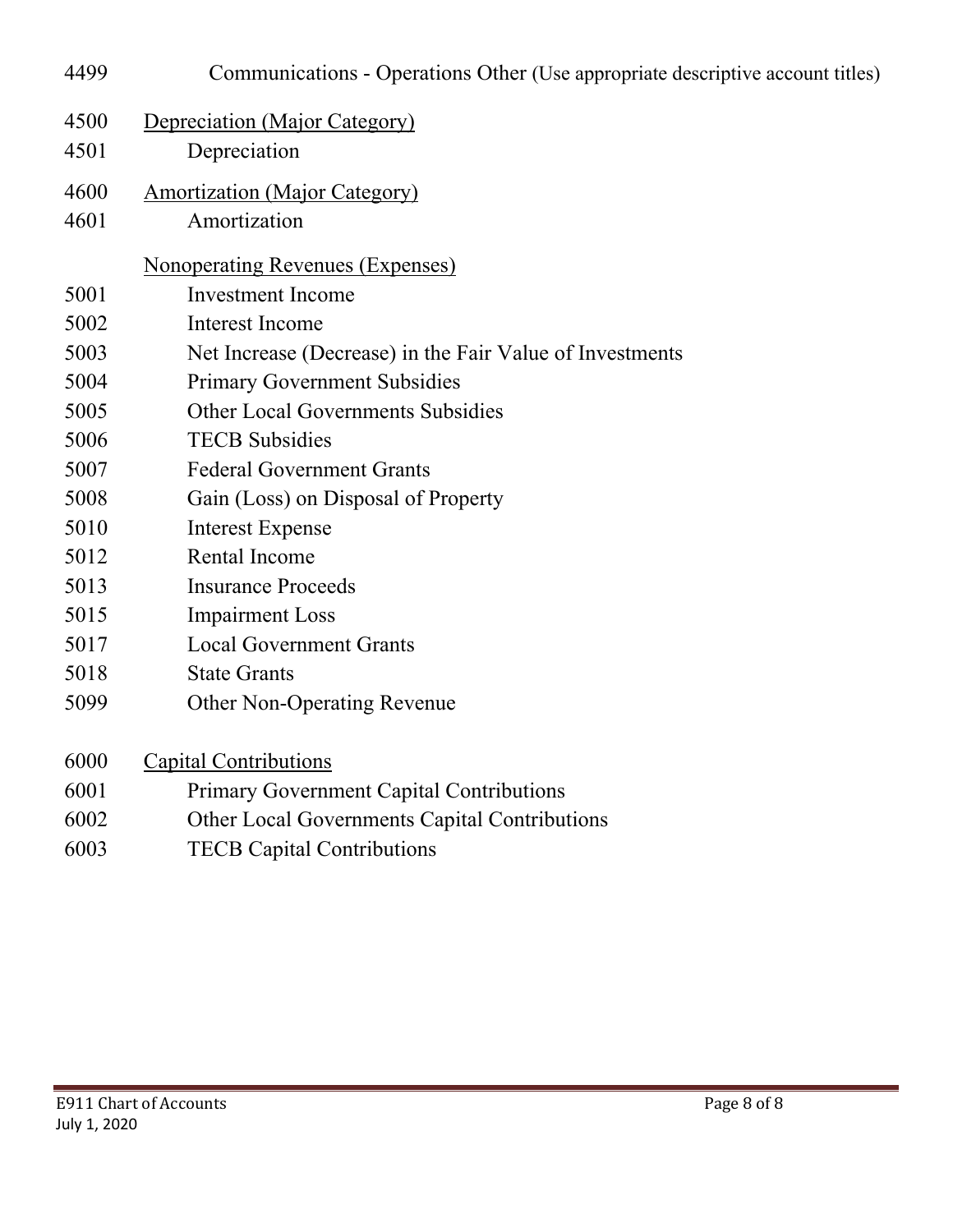### **Chart of Accounts**

### **2015 Revised Chart of Accounts 2020**

|              | <b>ASSETS</b>                                     |                     | <b>ASSETS</b>                                     |
|--------------|---------------------------------------------------|---------------------|---------------------------------------------------|
| Acct No.     | Description                                       | Acct No.            | <b>Description</b>                                |
| Control Acct | <b>Current Assets</b>                             | <b>Control Acct</b> | <b>Current Assets</b>                             |
| 1001         | Cash and Cash Equivalents                         | 1001                | Cash and Cash Equivalents                         |
| 1002         | Investments                                       | 1002                | Investments                                       |
| 1003         | <b>Accrued Interest Receivable</b>                | 1003                | <b>Accrued Interest Receivable</b>                |
| 1004         | Accounts Receivable                               | 1004                | Accounts Receivable                               |
| 1005         | Due from Tennessee Emergency Communications Board | 1005                | Due from Tennessee Emergency Communications Board |
| 1006         | Due from Other Governments                        | 1006                | Due from Other Governments                        |
| 1007         | Due from Primary Government                       | 1007                | Due from Primary Government                       |
| 1008         | Inventories                                       | 1008                | Inventories                                       |
| 1009         | <b>Prepaid Expenses</b>                           | 1009                | <b>Prepaid Expenses</b>                           |
| 1020         | <b>Other Current Assets</b>                       | 1020                | <b>Other Current Assets</b>                       |
| 1040         | Cash Shortage                                     | 1040                | Cash Shortage                                     |
|              | Cantral Agot Moncurront Accots                    |                     | Cantral Agot Moncurront Accots                    |

| Control Acct | Noncurrent Assets        | Control Acct | Noncurrent Assets        |
|--------------|--------------------------|--------------|--------------------------|
| 1101         | <b>Restricted Assets</b> | 1101         | <b>Restricted Assets</b> |
|              |                          | 1102         | Lease Receivable         |

|              |                                                               |            | Control Acct | Intangible Assets                                             |
|--------------|---------------------------------------------------------------|------------|--------------|---------------------------------------------------------------|
|              |                                                               | <b>New</b> | 1201         | Intangible (Right-to-Use) Lease Asset                         |
|              |                                                               | <b>New</b> | 1202         | <b>Accumulated Amortization Lease Asset</b>                   |
| Control Acct | Capital Assets                                                |            | Control Acct | Capital Assets                                                |
| Control Acct | Capital Assets Not Being Depreciated                          |            | Control Acct | Capital Assets Not Being Depreciated                          |
| 1351         | Land                                                          |            | 1351         | Land                                                          |
| 1352         | Construction in Progress                                      |            | 1352         | Construction in Progress                                      |
|              | Other Capital Assets (Assets not being depreciated or removed |            |              | Other Capital Assets (Assets not being depreciated or removed |
| 1353         | from service to be sold or disposed)                          |            | 1353         | from service to be sold or disposed)                          |
|              |                                                               |            |              |                                                               |
| Control Acct | Capital Assets Being Depreciated                              |            | Control Acct | Capital Assets Being Depreciated                              |
| 1302         | <b>Buildings and Improvements</b>                             |            | 1302         | <b>Buildings and Improvements</b>                             |
| 1303         | Accumulated Depreciation-Buildings and Improvements           |            | 1303         | Accumulated Depreciation-Buildings and Improvements           |
| 1304         | <b>Furniture and Fixtures</b>                                 |            | 1304         | <b>Furniture and Fixtures</b>                                 |
| 1305         | Accumulated Depreciation-Furniture and Fixtures               |            | 1305         | Accumulated Depreciation-Furniture and Fixtures               |
| 1306         | Office Equipment                                              |            | 1306         | Office Equipment                                              |
| 1307         | <b>Accumulated Depreciation-Office Equipment</b>              |            | 1307         | <b>Accumulated Depreciation-Office Equipment</b>              |
| 1308         | <b>Communications Equipment</b>                               |            | 1308         | <b>Communications Equipment</b>                               |
| 1309         | Accumulated Depreciation-Communications Equipment             |            | 1309         | <b>Accumulated Depreciation-Communications Equipment</b>      |
| 1310         | Vehicles                                                      |            | 1310         | Vehicles                                                      |
| 1311         | <b>Accumulated Depreciation-Vehicles</b>                      |            | 1311         | <b>Accumulated Depreciation-Vehicles</b>                      |
| 1312         | Leasehold Improvements                                        |            | 1312         | Leasehold Improvements                                        |
| 1313         | Accumulated Depreciation-Leasehold Improvements               |            | 1313         | Accumulated Depreciation-Leasehold Improvements               |
| 1320         | <b>Other Capital Assets</b>                                   |            | 1320         | <b>Other Capital Assets</b>                                   |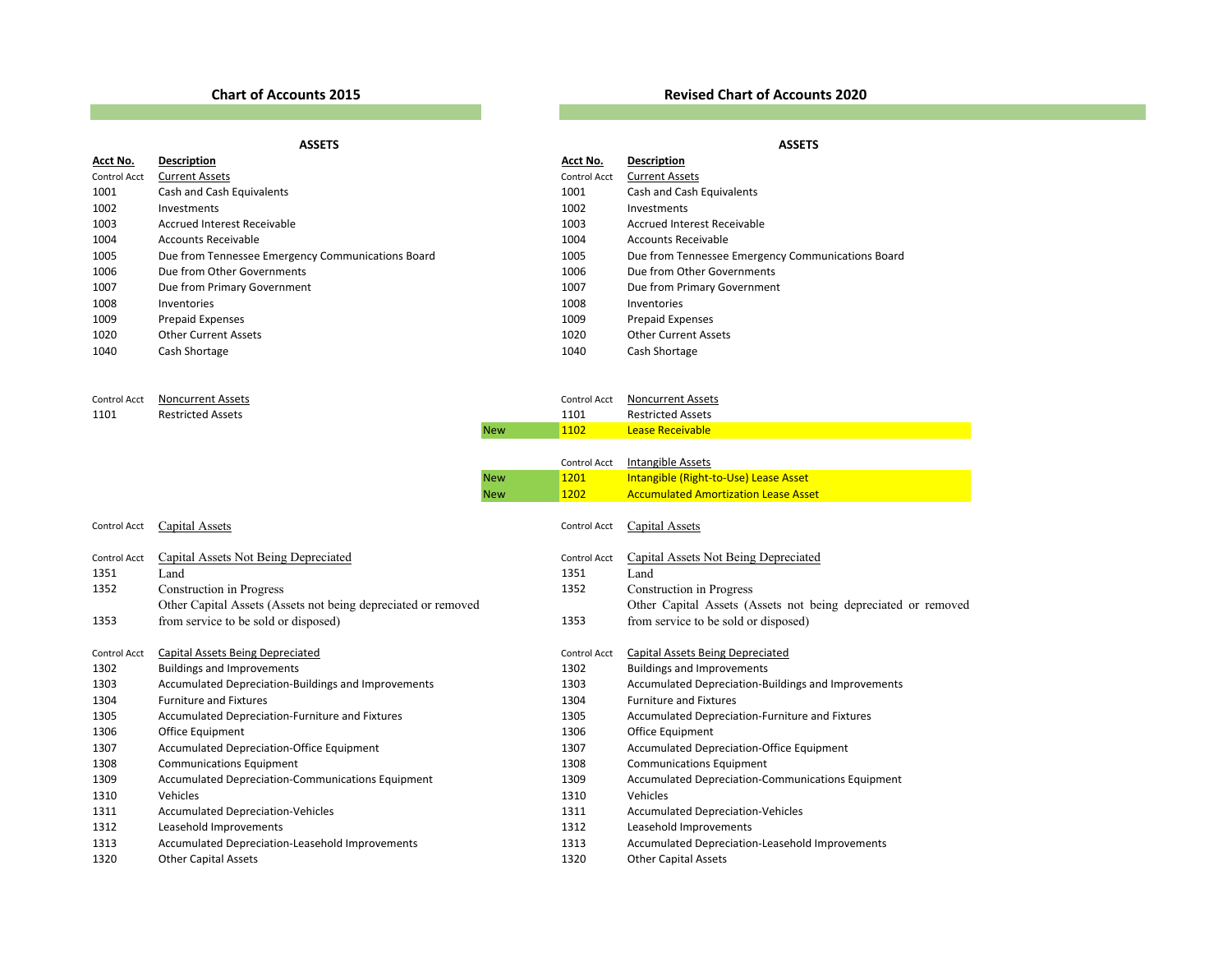| 1321         | <b>Accumulated Depreciation-Other Capital Assets</b> |            | 1321         | <b>Accumulated Depreciation-Other Capital Assets</b> |
|--------------|------------------------------------------------------|------------|--------------|------------------------------------------------------|
| 1401         | Other Assets                                         |            | 1401         | Other Assets                                         |
| 1410         | Other Postemployment Benefits Assets                 | Change     | 1410         | Net OPEB (Other Postemployment Benefits) Asset       |
| 1060         | Net Pension Asset                                    | Change     | 1420         | <b>Net Pension Asset</b>                             |
| Control Acct | Deferred Outflow of Resources                        |            | Control Acct | Deferred Outflow of Resources                        |
| 1601         | Deferred Amount on Refunding                         |            | 1601         | Deferred Amount on Refunding                         |
| 1605         | Pension Changes in Experience                        |            | 1605         | Pension Changes in Experience                        |
| 1610         | Pension Changes in Assumptions                       |            | 1610         | Pension Changes in Assumptions                       |
| 1615         | Pension Changes in Investment Earnings               |            | 1615         | Pension Changes in Investment Earnings               |
| 1616         | Pension Contribution after Measurement Date          |            | 1616         | Pension Contribution after Measurement Date          |
| 1620         | <b>Pension Other Deferrals</b>                       |            | 1620         | Pension Other Deferrals                              |
|              |                                                      | <b>New</b> | 1630         | <b>OPEB Changes in Experience</b>                    |
|              |                                                      | <b>New</b> | 1631         | <b>OPEB Changes in Assumptions</b>                   |
|              |                                                      | <b>New</b> | 1632         | <b>OPEB Changes in Investment Earnings</b>           |
|              |                                                      | <b>New</b> | 1633         | <b>OPEB Other Deferrals</b>                          |
|              |                                                      | <b>New</b> | 1634         | <b>OPEB Contributions After Measurement Date</b>     |

### **LIABILITIES LIABILITIES**

| Control Acct | <b>Current Liabilities</b>                                |            | Control Acct | <b>Current Liabilities</b>                         |
|--------------|-----------------------------------------------------------|------------|--------------|----------------------------------------------------|
| 2001         | <b>Accounts Payable</b>                                   |            | 2001         | <b>Accounts Payable</b>                            |
| 2002         | <b>Accrued Payroll</b>                                    |            | 2002         | <b>Accrued Payroll</b>                             |
| 2003         | Payroll Deductions Payable                                |            | 2003         | Payroll Deductions Payable                         |
| 2004         | <b>Compensated Absences Payable</b>                       |            | 2004         | <b>Compensated Absences Payable</b>                |
| 2005         | Contracts Payable                                         |            | 2005         | <b>Contracts Payable</b>                           |
| 2006         | Claims and Judgments Payable                              |            | 2006         | Claims and Judgments Payable                       |
| 2007         | Due to Primary Government                                 |            | 2007         | Due to Primary Government                          |
| 2008         | Advances from Primary Government-Current                  |            | 2008         | Advances from Primary Government-Current           |
| 2009         | <b>Bonds Payable-Current</b>                              |            | 2009         | <b>Bonds Payable-Current</b>                       |
| 2010         | Notes Payable-Current                                     |            | 2010         | Notes Payable-Current                              |
| 2011         | Accrued Interest Payable                                  |            | 2011         | Accrued Interest Payable                           |
| 2012         | Capitalized Lease Obligations-Current                     | Change     | 2012         | <b>Capitalized Lease Liability-Current</b>         |
| 2013         | <b>Unearned Revenue</b>                                   |            | 2013         | <b>Unearned Revenue</b>                            |
|              |                                                           | <b>New</b> | 2014         | <b>Intangible Lease Liability-Current</b>          |
| 2020         | <b>Other Current Liabilities</b>                          |            | 2020         | <b>Other Current Liabilities</b>                   |
| 2101         | <b>Current Liabilities Payable from Restricted Assets</b> |            | 2101         | Current Liabilities Payable from Restricted Assets |
|              | Noncurrent Liabilities                                    |            |              | Noncurrent Liabilities                             |
| 2201         | Advances from Primary Government--Long-term               |            | 2201         | Advances from Primary Government--Long-term        |
| 2202         | Bonds Payable--Long-term                                  |            | 2202         | Bonds Payable-Long-term                            |
| 2203         | Notes Payable--Long-term                                  |            | 2203         | Notes Payable-Long-term                            |
| 2204         | Capitalized Lease Obligations--Long-term                  | Change     | 2204         | Capitalized Lease Liability-Long-term              |
| 2205         | Net Other Postemployment Benefits Obligation              | Change     | 2205         | Intangible Lease Liability-Long-term               |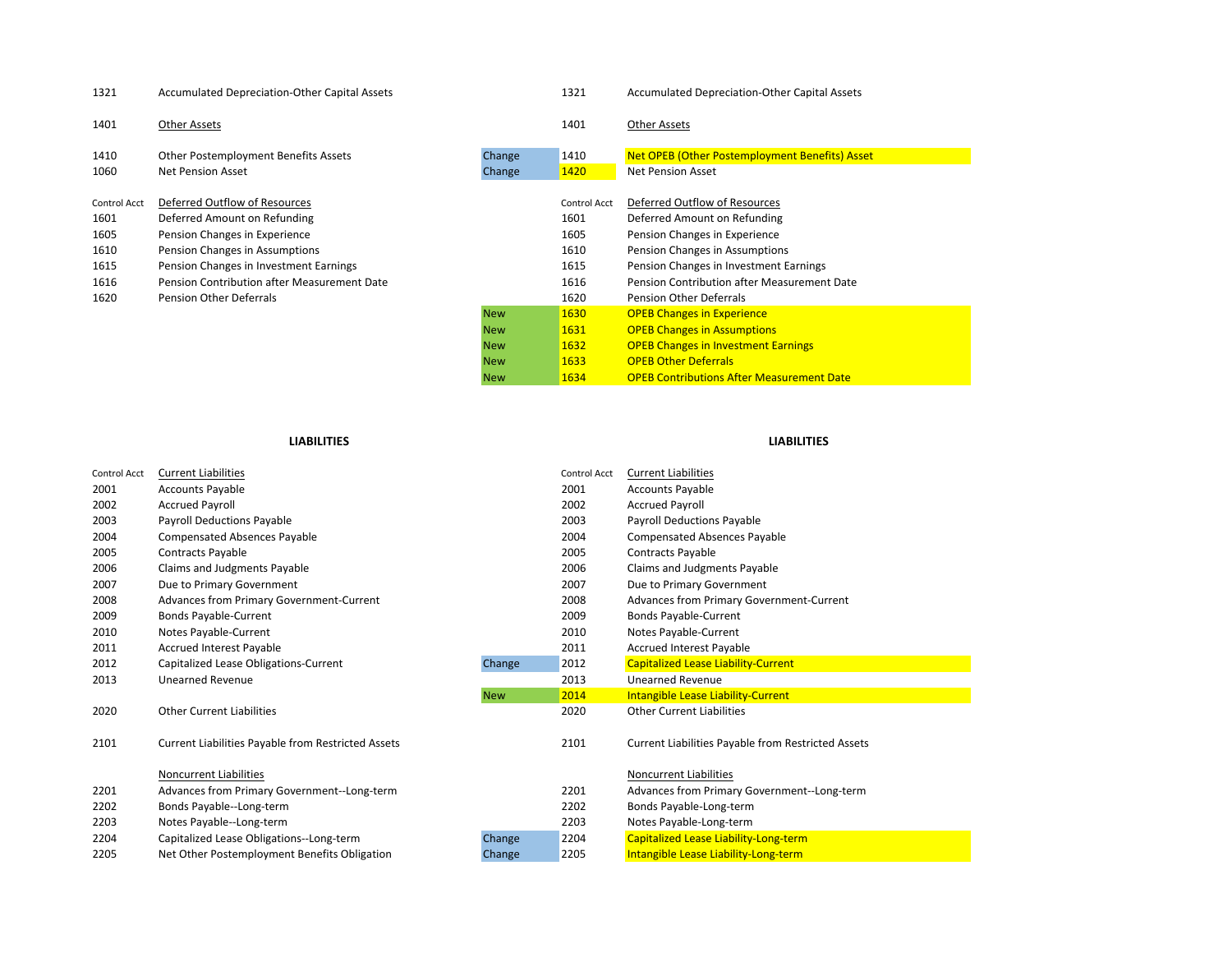| 2210         | Other Long-term Liabilities            |            | 2210         | Other Long-term Liabilities                        |
|--------------|----------------------------------------|------------|--------------|----------------------------------------------------|
| 2220         | Net Pension Liability                  |            | 2220         | Net Pension Liability                              |
|              |                                        | Change/New | 2221         | Net OPEB (Other Postemployment Benefits) Liability |
| Control Acct | Deferred Inflow of Resources           |            | Control Acct | Deferred Inflow of Resources                       |
| 2251         | Deferred Grants Received in Advance    |            | 2251         | Deferred Grants Received in Advance                |
| 2252         | Deferred Amount on Refunding           |            | 2252         | Deferred Amount on Refunding                       |
|              |                                        | <b>New</b> | 2253         | <b>Leased Asset(s)</b>                             |
| 2255         | Pension Changes in Experience          |            | 2255         | Pension Changes in Experience                      |
| 2260         | Pension Changes in Assumptions         |            | 2260         | Pension Changes in Assumptions                     |
| 2265         | Pension Changes in Investment Earnings |            | 2265         | Pension Changes in Investment Earnings             |
| 2270         | <b>Pension Other Deferrals</b>         |            | 2270         | Pension Other Deferrals                            |
|              |                                        | <b>New</b> | 2280         | <b>OPEB Changes in Experience</b>                  |
|              |                                        | <b>New</b> | 2281         | <b>OPEB Changes in Assumptions</b>                 |
|              |                                        | <b>New</b> | 2282         | <b>OPEB Changes in Investment Earnings</b>         |

### **NET POSITION POSITION NET POSITION**

### 2301Net Investment in Capital Assets (or) Investment in Capital Assets (if no related debt) 2301 Net Investment in Capital Assets (or) Investment in Capital Assets (if no related debt) 2302 Restricted Net Position 2302 Restricted Net Position 2320 Unrestricted Net Position 2320 Unrestricted Net Position

New 2283

### **REVENUES AND**

## **EXPENSES REVENUES AND EXPENSES**

## **Operating Revenues Operating Revenues**

| 3010 | TECB Distribution of 911 Surcharges (Base Amount) |
|------|---------------------------------------------------|
| 3020 | TECB Distribution of Excess Revenue               |
| จ∩⊿ก | Other Onerating Revenues                          |

| 3010 | TECB Distribution of 911 Surcharges (Base Amount) | Change     | 3010 | <b>TCA Section 7-86-303 Receipts</b> |
|------|---------------------------------------------------|------------|------|--------------------------------------|
| 3020 | <b>TECB Distribution of Excess Revenue</b>        | Change     | 3020 | <b>TCA Section 7-86-130 Receipts</b> |
| 3040 | <b>Other Operating Revenues</b>                   | Change     | 3090 | <b>Other Operating Revenues</b>      |
|      |                                                   | <b>New</b> | 3060 | <b>Local Government Contracts</b>    |
|      |                                                   | <b>New</b> | 3070 | <b>Contracted Services</b>           |
|      |                                                   | <b>New</b> | 3080 | <b>Sales &amp; Fees</b>              |

## **Operating Expenses Operating Expenses**

**OPEB Other Deferrals** 

| 4000 | Salaries and Wages (Major Category) | 4000 | Salaries and Wages (Major Category) |
|------|-------------------------------------|------|-------------------------------------|
| 4001 | Director                            | 4001 | Director                            |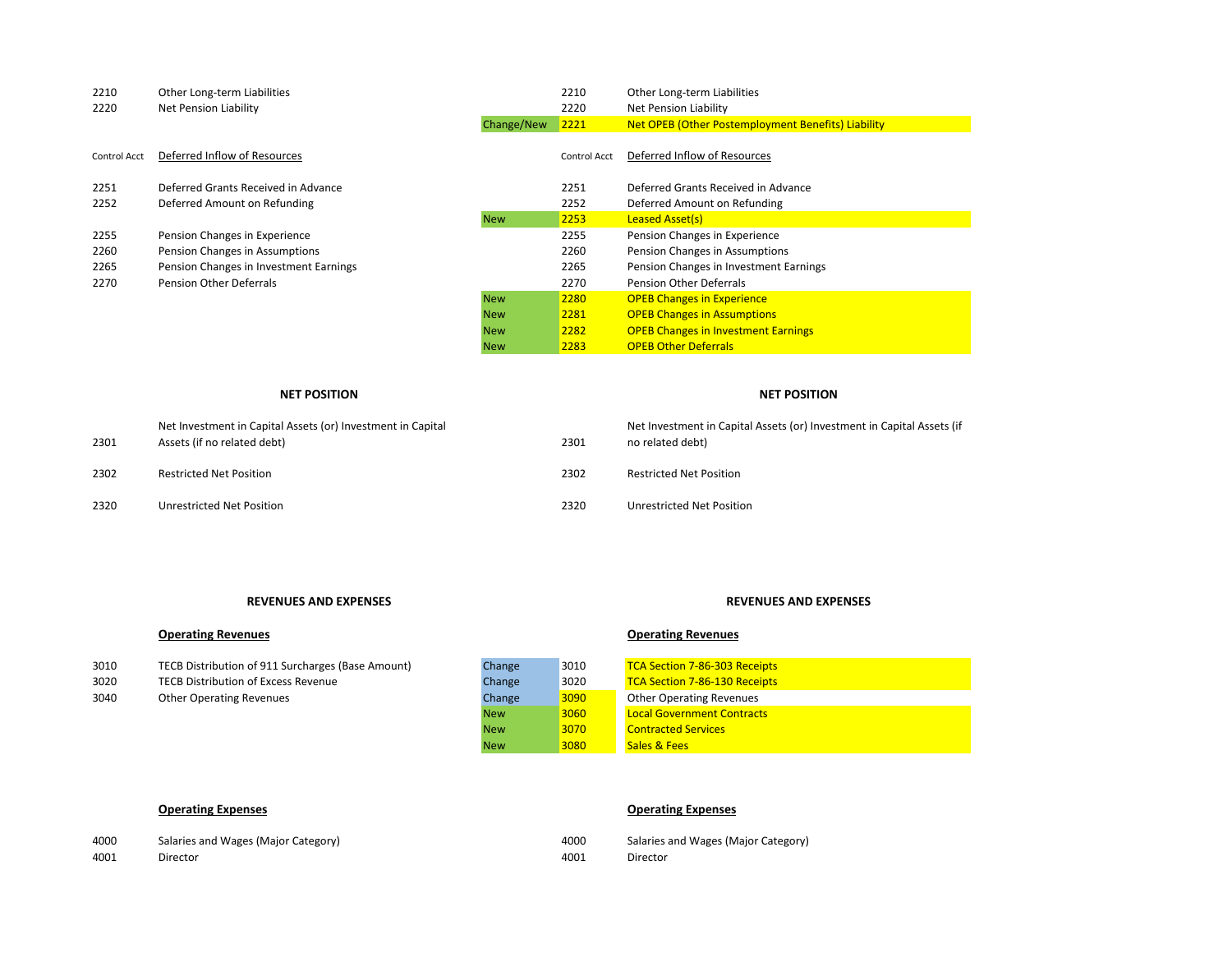| 4002 | <b>Administrative Personnel</b>          |               | 4002 | Administrative Personnel          |                                |
|------|------------------------------------------|---------------|------|-----------------------------------|--------------------------------|
| 4003 | <b>Assistant Director</b>                | Change        | 4003 | <b>Assistant Director(s)</b>      |                                |
| 4004 | Dispatchers/Telecommunicators/Calltakers | Change        | 4004 | <b>Telecommunicators</b>          |                                |
| 4005 | Dispatch Supervisor Personnel            |               | 4005 | Dispatch Supervisor Personnel     |                                |
| 4006 | Mapping / Address Personnel              |               | 4006 | Mapping / Address Personnel       |                                |
| 4007 | Other Personnel                          | Change        | 4007 | <b>Other Salaries &amp; Wages</b> |                                |
| 4008 | Overtime Pay                             | Delete        | 4008 | Overtime Pay                      | Prior year restatement to 4004 |
| 4009 | Part-time Personnel                      | Delete        | 4009 | Part-time Personnel               | Prior year restatement to 4004 |
| 4010 | Pay Bonuses                              | <b>Delete</b> | 4010 | Pay Bonuses                       | Prior year restatement to 4007 |
|      |                                          | <b>New</b>    | 4011 | <b>Training Personnel</b>         |                                |
|      |                                          | <b>New</b>    | 4012 | <b>IT Personnel</b>               |                                |
|      |                                          | <b>New</b>    | 4013 | <b>Compensated Absences</b>       |                                |
| 4099 | Other Salaries and Wages                 | Change        | 4099 | <b>Other Payroll Costs</b>        |                                |

| 4100 | <b>Employee Benefits (Major Category)</b>                              |               | 4100 | <b>Employee Benefits (Major Category)</b>                                 |                                |
|------|------------------------------------------------------------------------|---------------|------|---------------------------------------------------------------------------|--------------------------------|
| 4101 | Social Security                                                        |               | 4101 | Social Security                                                           |                                |
| 4102 | Medicare                                                               |               | 4102 | Medicare                                                                  |                                |
| 4103 | Life Insurance                                                         | <b>Delete</b> | 4103 | Life Insurance                                                            | Prior year restatement to 4106 |
| 4104 | <b>Medical Insurance</b>                                               |               | 4104 | <b>Medical Insurance</b>                                                  |                                |
| 4105 | Dental Insurance                                                       | <b>Delete</b> | 4105 | Dental Insurance                                                          | Prior year restatement to 4106 |
| 4106 | Other Insurance                                                        |               | 4106 | Other Insurance                                                           |                                |
| 4107 | Unemployment Compensation                                              |               | 4107 | Unemployment Compensation                                                 |                                |
| 4108 | Pension Expense                                                        |               | 4108 | <b>Pension Expense</b>                                                    |                                |
| 4109 | Other Postemployment Benefits                                          |               | 4109 | Other Postemployment Benefits                                             |                                |
|      | Other Fringe Benefits (Appropriately descriptive account titles should |               |      | Other Fringe Benefits (Appropriately descriptive account titles should be |                                |
| 4199 | be used.)                                                              |               | 4199 | used.)                                                                    |                                |

| 4200         | Contracted Services (Major Category)                       | Change | 4200         | <b>Administration (Major Category)</b>                     |
|--------------|------------------------------------------------------------|--------|--------------|------------------------------------------------------------|
| 4201         | Addressing/Mapping/Database Consultants                    | Change | 4422         | Addressing/Mapping/Database Consultants                    |
| 4203<br>4204 | <b>Audit Services</b><br>Accounting / Bookkeeping Services |        | 4203<br>4204 | <b>Audit Services</b><br>Accounting / Bookkeeping Services |

| 4206 | Contracts for Language Interpreting                         | Change        | 4430 | Language Interpreting                                       |                                |
|------|-------------------------------------------------------------|---------------|------|-------------------------------------------------------------|--------------------------------|
| 4207 | <b>Contracts With Government Agencies</b>                   | Delete        | 4207 | <b>Contracts With Government Agencies</b>                   | Prior year restatement to 4429 |
| 4208 | <b>Contracts With Private Agencies</b>                      | Change        | 4208 | <b>Contracts With Vendors</b>                               |                                |
| 4209 | Data Processing Services                                    |               | 4209 | <b>Data Processing Services</b>                             |                                |
| 4210 | Other Professional Services (Engineering, Architects, etc.) | <b>Delete</b> | 4210 | Other Professional Services (Engineering, Architects, etc.) | Prior year restatement to 4221 |
| 4212 | Fees Paid to Service Providers                              | <b>Delete</b> | 4212 | <b>Fees Paid to Service Providers</b>                       | Prior year restatement to 4431 |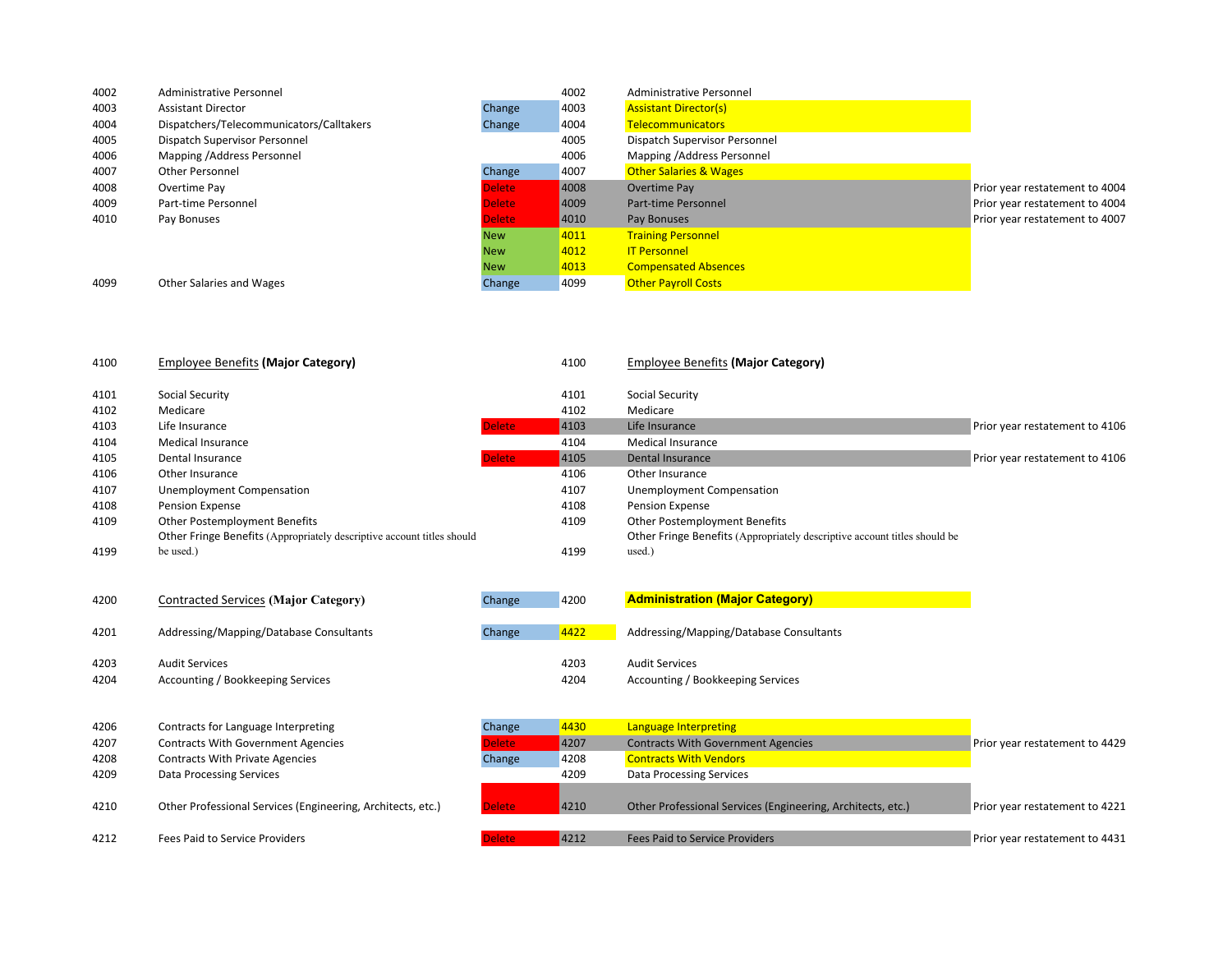| 4215 | <b>Impact Payments to Government Agencies</b>                       | Change        | 4429 | <b>Impact Payments to Government Agencies</b>      |                                |
|------|---------------------------------------------------------------------|---------------|------|----------------------------------------------------|--------------------------------|
| 4216 | Janitorial Services                                                 | <b>Delete</b> | 4216 | <b>Janitorial Services</b>                         | Prior year restatement to 4333 |
| 4217 | Legal Services                                                      |               | 4217 | Legal Services                                     |                                |
| 4218 | Maintenance Agreements                                              | Change        | 4218 | <b>Maintenance &amp; Warranty Contracts</b>        |                                |
| 4219 | <b>Technology Consultant</b>                                        | <b>Delete</b> | 4219 | <b>Technology Consultant</b>                       | Prior year restatement to 4221 |
| 4220 | NCIC/TBI/TIES Expenses                                              | Change        | 4433 | NCIC/TBI/TIES Expenses                             |                                |
| 4221 | <b>Other Consultants</b>                                            | Change        | 4221 | <b>Consulting Services</b>                         |                                |
| 4225 | Pest Control                                                        | <b>Delete</b> | 4225 | <b>Pest Control</b>                                | Prior year restatement to 4333 |
| 4227 | Lease/Rental-Communications Equipment                               | <b>Delete</b> | 4227 | Lease/Rental-Communications Equipment              | Prior year restatement to 4427 |
| 4228 | Lease/Rental-Buildings and Facilities                               | <b>Delete</b> | 4228 | Lease/Rental-Buildings and Facilities              | Prior year restatement to 4337 |
| 4229 | Lease/Rental-Office Equipment/Furniture/Fixtures                    | Change        | 4229 | Lease/Rental-Admin Equipment/Furniture/Fixtures    |                                |
|      |                                                                     |               |      |                                                    |                                |
| 4231 | Lease/Rental-Vehicles                                               | <b>Delete</b> | 4231 | Lease/Rental-Vehicles                              | Prior year restatement to 4335 |
|      |                                                                     | <b>New</b>    | 4237 | <b>Dues and Memberships - Administrative</b>       |                                |
|      |                                                                     | <b>New</b>    | 4238 | <b>Employee Testing and Exams - Administrative</b> |                                |
|      |                                                                     | <b>New</b>    | 4239 | Equipment - General (non-capitalized)              |                                |
|      |                                                                     | <b>New</b>    | 4245 | <b>Software &amp; Licensing - Administration</b>   |                                |
|      |                                                                     | <b>New</b>    | 4246 | <b>Supplies &amp; Materials - Administration</b>   |                                |
|      |                                                                     | <b>New</b>    | 4247 | <b>Training costs - Administrative</b>             |                                |
|      |                                                                     | <b>New</b>    | 4248 | <b>Travel - Administrative</b>                     |                                |
|      |                                                                     | <b>New</b>    | 4250 | Telephone costs - Administrative                   |                                |
|      |                                                                     | <b>New</b>    | 4251 | Telecomm Cell Phones and Pagers - Administrative   |                                |
|      |                                                                     | <b>New</b>    | 4252 | Cable / Internet Charges - Administrative          |                                |
|      |                                                                     | <b>New</b>    | 4253 | Vehicle Expenses - Administrative                  |                                |
|      |                                                                     | <b>New</b>    | 4254 | Vehicle Fuel - Administrative                      |                                |
|      |                                                                     |               |      |                                                    |                                |
|      | Other Contracted Services (Appropriately descriptive account titles |               |      |                                                    |                                |
| 4299 | should be used)                                                     | Change        | 4299 | <b>Other Admin Services and Expenses</b>           |                                |
|      |                                                                     |               |      |                                                    |                                |

| 4300 | Supplies, Materials and Maintenance (Major Category) | Change        | 4300 | <b>Buildings and Facilities (Major Category)</b> |                                |
|------|------------------------------------------------------|---------------|------|--------------------------------------------------|--------------------------------|
| 4301 | Office Supplies                                      | <b>Delete</b> | 4301 | <b>Office Supplies</b>                           | Prior year restatement to 4246 |
| 4302 | Janitorial Supplies                                  | elete:        | 4302 | Janitorial Supplies                              | Prior year restatement to 4333 |
| 4303 | Mapping / Addressing Supplies                        | Change        | 4423 | <b>Addressing/Mapping/Database Supplies</b>      |                                |
| 4304 | Postage                                              | Delete        | 4304 | Postage                                          | Prior year restatement to 4246 |
| 4305 | Equipment Purchases Not Capitalized                  | Change        | 4305 | <b>Equipment - Facilities (Not Capitalized)</b>  |                                |
| 4306 | Uniforms and Shirts                                  | Change        | 4249 | Uniforms - Administrative                        |                                |
| 4307 | Utilities-Electric                                   | Change        | 4307 | <b>Utilities</b>                                 |                                |
| 4308 | Utilities - Natural Gas / Propane                    | <b>Delete</b> | 4308 | Utilities - Natural Gas / Propane                | Prior year restatement to 4307 |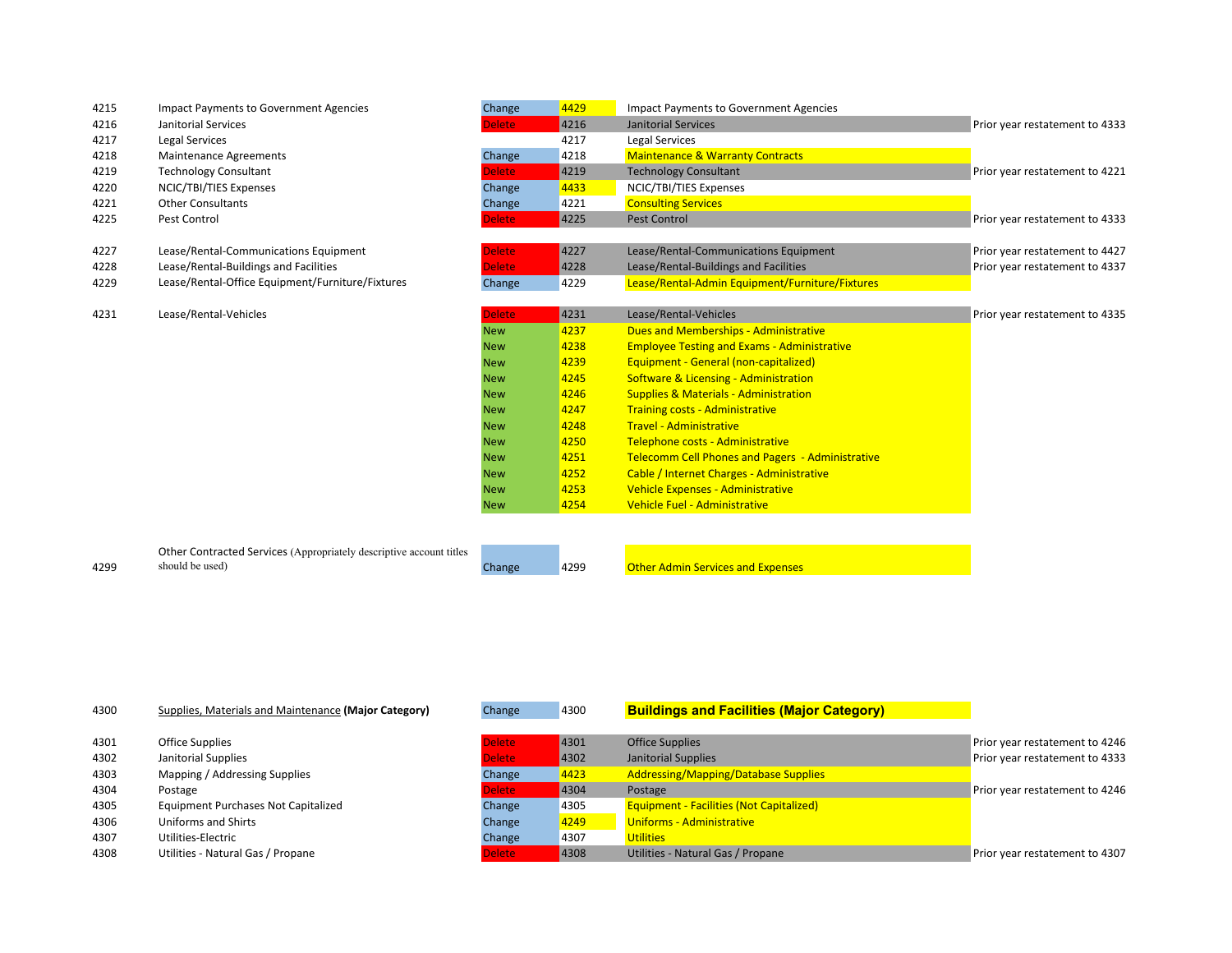| 4309 | Utilities-Water and Sewer                          | Delete     | 4309 | <b>Utilities-Water and Sewer</b>                         | Prior year restatement to 4307 |
|------|----------------------------------------------------|------------|------|----------------------------------------------------------|--------------------------------|
| 4310 | Utilities-General Telephone (Administration Lines) | Delete     | 4310 | Utilities-General Telephone (Administration Lines)       |                                |
| 4311 | Utilities-Cell Phones and Pagers                   | Delete     | 4311 | Utilities-Cell Phones and Pagers                         |                                |
| 4312 | Utilities-General Telephone (Call Center Lines)    | Change     | 4437 | <b>Telephone costs (Call Center Lines)</b>               |                                |
| 4313 | Cable / Internet Charges                           | Delete     | 4313 | Cable / Internet Charges                                 |                                |
| 4332 | Maintenance and Repairs-Communications Equipment   | Change     | 4432 | <b>Maintenance and Repairs-Communications</b>            |                                |
| 4333 | Maintenance and Repairs-Buildings and Facilities   |            | 4333 | Maintenance and Repairs-Buildings and Facilities         |                                |
| 4334 | Maintenance and Repairs-Office Equipment           | Change     | 4242 | <b>Maintenance and Repairs - Administrative</b>          |                                |
| 4335 | Maintenance and Repairs-Vehicles                   | Delete     | 4335 | Maintenance and Repairs-Vehicles                         |                                |
| 4336 | <b>Fuel-Gasoline and Diesel</b>                    | Delete     | 4336 | <b>Fuel-Gasoline and Diesel</b>                          |                                |
|      |                                                    | <b>New</b> | 4337 | <b>Building and Facilities Costs</b>                     |                                |
|      |                                                    | <b>New</b> | 4339 | <b>Maintenance &amp; Warranty Contracts</b>              |                                |
|      |                                                    | <b>New</b> | 4340 | <b>Supplies and Materials - Buildings and Facilities</b> |                                |
| 4399 | Other Supplies, Materials and Maintenance          | Change     | 4399 | <b>Other Building and Facilities Costs</b>               |                                |
| 4400 | Other Charges (Major Category)                     | Change     | 4400 | <b>Communications - Operations (Major Category)</b>      |                                |

| 4401 | <b>Bank Charges</b>                     | <b>Delete</b> | 4401 | <b>Bank Charges</b>        |
|------|-----------------------------------------|---------------|------|----------------------------|
| 4402 | <b>Board Meeting Expenses</b>           | Change        | 4234 | <b>Board Meeting Exp</b>   |
| 4403 | Claims and Judgments                    | Change        | 4235 | Claims and Judgm           |
| 4404 | Debt Issuance Costs                     | Change        | 4236 | Debt Issuance Cos          |
| 4405 | Dues and Memberships                    | Change        | 4405 | <b>Dues and Member</b>     |
| 4406 | <b>Employee Testing and Exams</b>       | Change        | 4406 | <b>Employee Testing</b>    |
| 4407 | Insurance-Workers Compensation          | Change        | 4241 | Insurance-Worker           |
| 4408 | Insurance-Liability                     | Change        | 4240 | Insurance-Liability        |
| 4409 | <b>Insurance-Buildings and Contents</b> | Change        | 4338 | Insurance-Building         |
| 4410 | Insurance-Equipment                     | Change        | 4410 | <b>Insurance-Equipm</b>    |
| 4411 | Insurance-Vehicles                      | <b>Delete</b> | 4411 | Insurance-Vehicle:         |
| 4412 | Legal Notices                           | <b>Delete</b> | 4412 | <b>Legal Notices</b>       |
| 4413 | Licenses and Fees                       | Change        | 4413 | <b>Communications I</b>    |
| 4414 | Premiums on Surety Bonds                | Change        | 4243 | <b>Premiums on sure</b>    |
| 4415 | <b>Public Education</b>                 | Change        | 4244 | <b>Public Education</b>    |
|      |                                         |               |      |                            |
| 4417 | Service Awards                          | Change        | 4233 | <b>Awards to Employ</b>    |
| 4418 | <b>Training Expenses</b>                | Change        | 4418 | <b>Training Expenses</b>   |
| 4419 | <b>Travel Expenses</b>                  | Change        | 4419 | <b>Travel Expenses - I</b> |
|      |                                         |               |      |                            |
| 4421 | Advertising                             | Change        | 4232 | Advertising                |
|      |                                         |               |      |                            |

| 4401 | <b>Bank Charges</b>               | <b>Delete</b> | 4401 | <b>Bank Charges</b>                                  | Prior year restatement to 4246 |
|------|-----------------------------------|---------------|------|------------------------------------------------------|--------------------------------|
| 4402 | <b>Board Meeting Expenses</b>     | Change        | 4234 | <b>Board Meeting Expenses</b>                        |                                |
| 4403 | Claims and Judgments              | Change        | 4235 | Claims and Judgments                                 |                                |
| 4404 | Debt Issuance Costs               | Change        | 4236 | Debt Issuance Costs                                  |                                |
| 4405 | Dues and Memberships              | Change        | 4405 | <b>Dues and Memberships - Operations</b>             |                                |
| 4406 | <b>Employee Testing and Exams</b> | Change        | 4406 | <b>Employee Testing and Exams - Operations</b>       |                                |
| 4407 | Insurance-Workers Compensation    | Change        | 4241 | <b>Insurance-Workers Compensation</b>                |                                |
| 4408 | Insurance-Liability               | Change        | 4240 | Insurance-Liability                                  |                                |
| 4409 | Insurance-Buildings and Contents  | Change        | 4338 | Insurance-Buildings and Contents                     |                                |
| 4410 | Insurance-Equipment               | Change        | 4410 | Insurance-Equipment (non-administrative)             |                                |
| 4411 | Insurance-Vehicles                | <b>Delete</b> | 4411 | Insurance-Vehicles                                   | Prior year restatement to 4335 |
| 4412 | Legal Notices                     | <b>Delete</b> | 4412 | Legal Notices                                        | Prior year restatement to 4217 |
| 4413 | Licenses and Fees                 | Change        | 4413 | <b>Communications Licenses and Fees</b>              |                                |
| 4414 | Premiums on Surety Bonds          | Change        | 4243 | <b>Premiums on surety/fidelity bonds (Insurance)</b> |                                |
| 4415 | <b>Public Education</b>           | Change        | 4244 | <b>Public Education</b>                              |                                |
|      |                                   |               |      |                                                      |                                |
| 4417 | Service Awards                    | Change        | 4233 | <b>Awards to Employees and Others</b>                |                                |
| 4418 | <b>Training Expenses</b>          | <b>Change</b> | 4418 | <b>Training Expenses - Communications Operations</b> |                                |

| Change     | 4232 | Advertising                                                            |
|------------|------|------------------------------------------------------------------------|
| <b>New</b> | 4424 | <b>Cable / Internet Charges - Communications</b>                       |
| <b>New</b> | 4426 | <b>Certification/Recertification Fees</b>                              |
| <b>New</b> | 4427 | <b>Equipment - Communications (not capitalized)</b>                    |
| <b>New</b> | 4428 | <b>Hosted Operational Services</b>                                     |
| <b>New</b> | 4431 | <b>Maintenance &amp; Warranty Contracts</b>                            |
| <b>New</b> | 4434 | <b>Software &amp; Licensing - Communications</b>                       |
| <b>New</b> | 4435 | <b>Supplies, Materials, &amp; Services - Communications</b>            |
| <b>New</b> | 4436 | <b>Uniforms - Communications</b>                                       |
| <b>New</b> | 4438 | <b>Telecomm Cell Phones and Pagers - Communications and Operations</b> |
| <b>New</b> | 4439 | <b>Vehicle Expenses - Operations</b>                                   |

Change 4419 **Travel Expenses - Communications Operations** 

 $\overline{\mathbf{N}}$